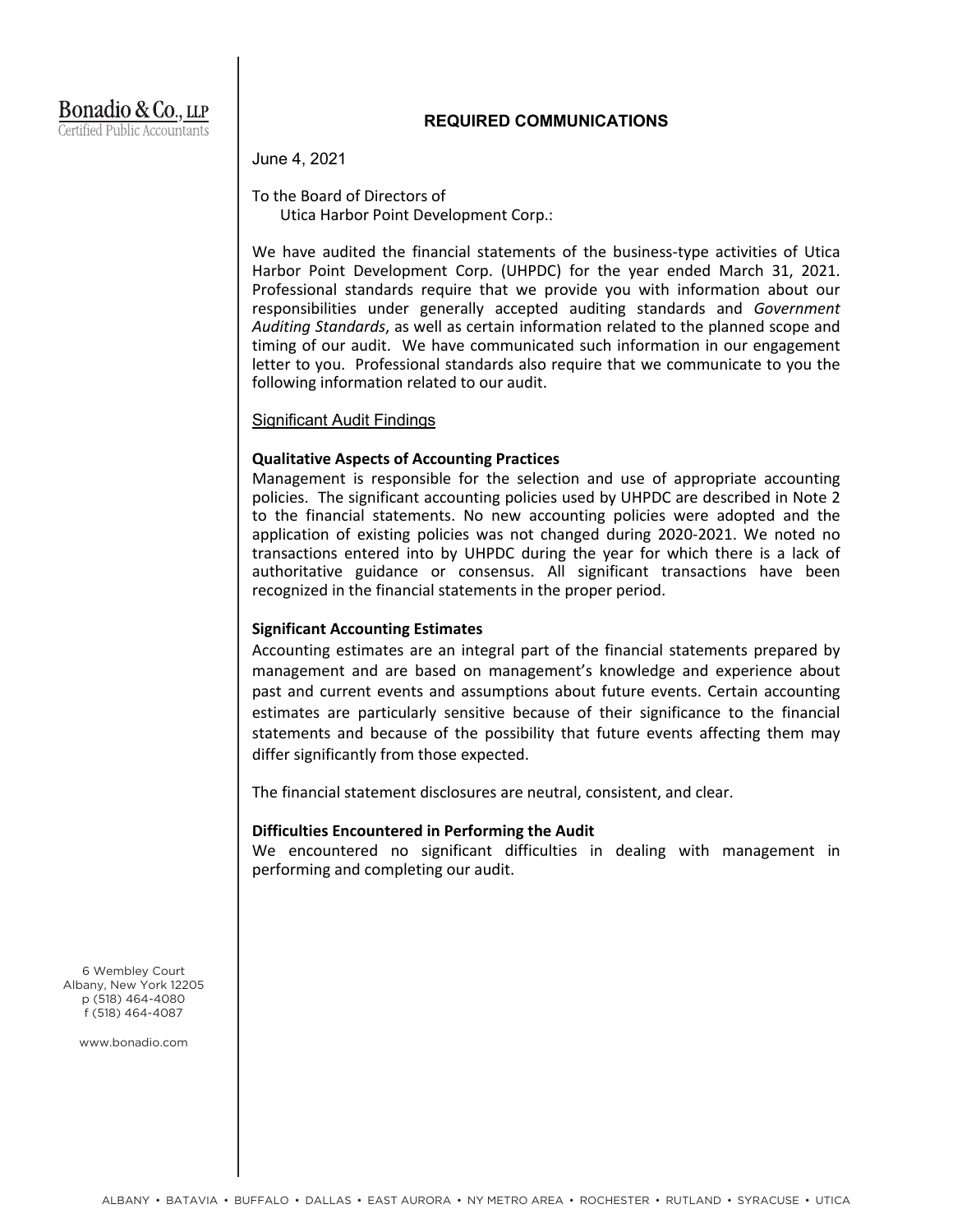### **Corrected and Uncorrected Misstatements**

Professional standards require us to accumulate all known and likely misstatements identified during the audit, other than those that are trivial, and communicate them to the appropriate level of management. Management has corrected all such misstatements. See the attached schedule of audit adjustments which were detected as a result of our audit and corrected by management.

#### **Disagreements with Management**

For purposes of this letter, a disagreement with management is a financial accounting, reporting, or auditing matter, whether or not resolved to our satisfaction, that could be significant to the financial statements or the auditor's report. We are pleased to report that no such disagreements arose during the course of our audit*.*

#### **Management Representations**

We have requested certain representations from management that are included in the management representation letter dated with the date of our Independent Auditor's Report.

#### **Management Consultations with Other Independent Accountants**

In some cases, management may decide to consult with other accountants about auditing and accounting matters, similar to obtaining a "second opinion" on certain situations. If a consultation involves application of an accounting principle to UHPDC's financial statements or a determination of the type of auditor's opinion that may be expressed on those statements, our professional standards require the consulting accountant to check with us to determine that the consultant has all the relevant facts. To our knowledge, there were no such consultations with other accountants.

#### **Other Audit Findings or Issues**

We generally discuss a variety of matters, including the application of accounting principles and auditing standards, with management each year prior to retention as UHPDC's auditors. However, these discussions occurred in the normal course of our professional relationship and our responses were not a condition to our retention.

#### **Other Matters**

We applied certain limited procedures to management's discussion and analysis, which is required supplementary information (RSI) that supplements the basic financial statements. Our procedures consisted of inquiries of management regarding methods of preparing the information and comparing the information for consistency with management's responses to our inquiries, the basic financial statements, and other knowledge we obtained during our audit of the basic financial statements. We did not audit the RSI and do not express an opinion or provide any assurance on the RSI.

#### **Restriction on Use**

This information is intended solely for the use of the Board of Directors and management of UHPDC and is not intended to be, and should not be, used by anyone other than these specified parties.

Very truly yours

Bonadio & Co., LLP

Bonadio & Co., LLP